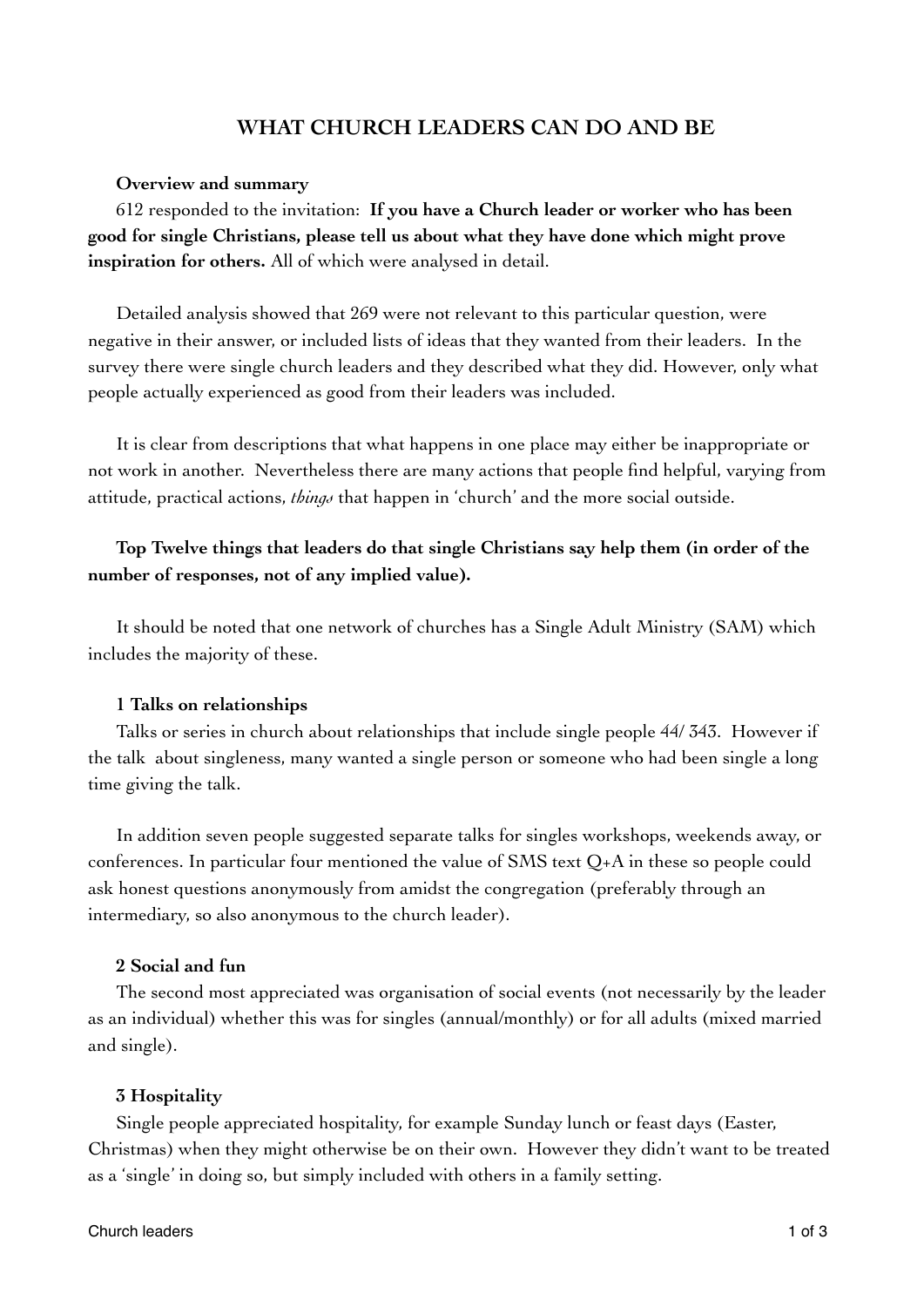# **4 Models of Christian singleness**

What sustained many single Christians was seeing a leader with a 'well-lived single life in action'. Thus ensuring that leadership included such a person, including those who may have been divorced, is greatly encouraging to people as to how live their own lives as a Christian.

# **5 Praying**

Praying for personally or in church about the issues facing single Christians.

## **6 Inclusive involving in church activities**

Organising church activities so that everyone is involved and singles and marrieds are treated in the same way.

## **7 Groups of singles**

This might take a number of forms, either a temporary group, or ones specific for certain types of single person, women, support group for single divorcees, or single parent ministry.

# **8 Keeping in contact** (SMS text, email)

Very favourable comments were made about church leaders who keep in touch and contact by using texts or email to check how people were. Whereas contact is sometimes maintained with one member of a family being asked how the others are doing, single people have to be asked directly and value being so.

## **9 Practical help day-to-day**

Some issues about singleness are not about not being married, but practicalities like not travelling at night on one's own, being visited when ill, or dealing with divorced partners. These were mentioned, among others, as valued. For example, one person appreciated the welcome and acceptance given to her non-Christian divorced husband in church because he was father to the children attending. Another commented on the leader's creation of a network of support for her in the church.

## **10 Practical help in looking for a match**

There are many times when single people *feel* they have reached the limit of what they can do in seeking a partner. Some leaders offered to look out for an appropriate partner. Others suggested that any person could bring their date to church to be checked out (viewed positively).

## **11 Knowing about singles events and groups and recommending**

Practical help can be offered in terms of knowing about organisations and networks that can offer events and holidays to single Christians, without it being a dating venture.

## **12 Seeking the single person's viewpoint**

Four spoke of how their pastor sought a single person's perspective or viewpoint and included them into talks, which made them feel included and valued.